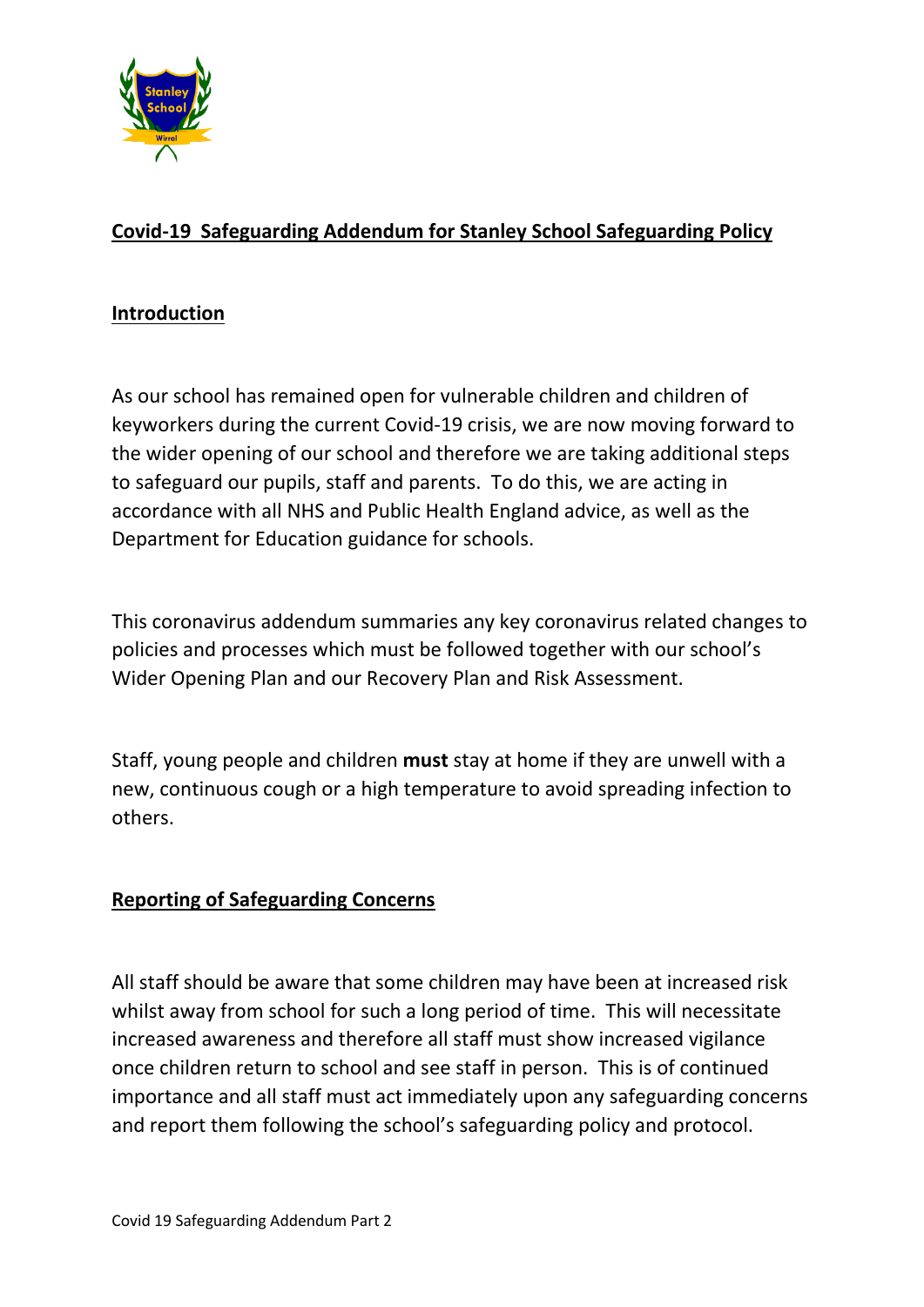

All safeguarding concerns will continue to be reported in the usual way as set out in our Safeguarding Policy. All concerns are reported into the Integrated Front Door which is operating as usual.

Our school's approach ensures that the Designated Safeguarding Lead (DSL) or a deputy is always on site while the school is open. In the unusual circumstances when this is not possible, the Acting Headteacher or a member of the Senior Management team will email all staff, who are on-site, by 9am, to advise them of who is acting in an on-site safeguarding lead role together with their contact details. The following staff are trained as Level 2 Safeguarding Staff:

| <b>Holly Barker</b> | Designated Safeguarding Lead        |
|---------------------|-------------------------------------|
| Ritu Hulme          | Deputy Designated Safeguarding Lead |
| Jinny Morgan-Lewtas |                                     |
| <b>Julie Merry</b>  |                                     |
| Louise Wharton      |                                     |

## **Monitoring Attendance**

It is expected that all vulnerable children attend school where it is appropriate for them (unless there are shielding concerns for the child or their household, clinically vulnerable or following a risk assessment for a child with a EHC plan).

A summary of attendance expectations across the different groups of vulnerable children is as follows:

Children who have a social worker, attendance is expected unless the child/household is shielding or clinically vulnerable

[www.gov.uk/government/publications/covid-19-stay-at-home-guidance](http://www.gov.uk/government/publications/covid-19-stay-at-home-guidance)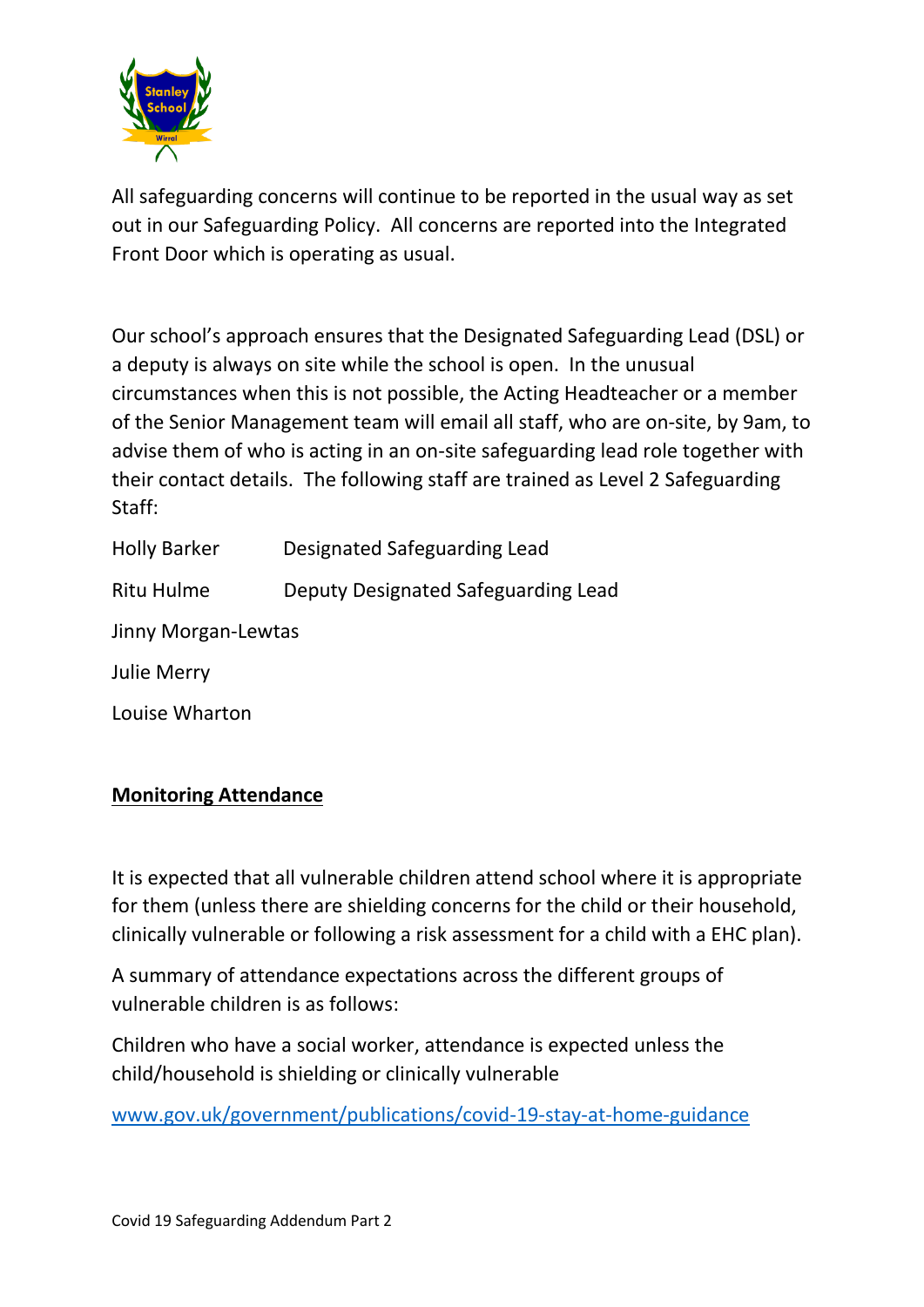

protecting people defined on medical grounds as clinically extremely vulnerable

[www.gov.uk/government/publications/guidance-on-shielding-and-protecting](http://www.gov.uk/government/publications/guidance-on-shielding-and-protecting-extremely-vulerable-persons-from-covid-19)[extremely-vulerable-persons-from-covid-19](http://www.gov.uk/government/publications/guidance-on-shielding-and-protecting-extremely-vulerable-persons-from-covid-19)

Children who have an education, health and care (EHC) plan – attendance is determined following a risk assessment

[www.gov.uk/government/publications/coronavirus-covid-19-send-risk](http://www.gov.uk/government/publications/coronavirus-covid-19-send-risk-assessment-guidance-coronavirus-covid-19-send-risk-assessment-guidance)[assessment-guidance-coronavirus-covid-19-send-risk-assessment-guidance](http://www.gov.uk/government/publications/coronavirus-covid-19-send-risk-assessment-guidance-coronavirus-covid-19-send-risk-assessment-guidance)

Children who are deemed otherwise vulnerable at the school or local authority discretion

Guidance on vulnerable children and young people is contained in:

[www.gov.uk/government/publications/coronavirus-covid-19-guidance-on](http://www.gov.uk/government/publications/coronavirus-covid-19-guidance-on-vulnerable-children-and-young-people)[vulnerable-children-and-young-people](http://www.gov.uk/government/publications/coronavirus-covid-19-guidance-on-vulnerable-children-and-young-people)

Our school will continue to notify social workers where children with a social worker do not attend school. We will continue to follow up with any parent/carer whose child has been expected to attend and does not. We will also take the opportunity to confirm with parents/carers that the emergency contact numbers are correct and ask for any additional emergency contact numbers where they are available.

Parents know their children best and our school encourages our parents to liaise with staff on at least a weekly basis, sharing information on their child's health and well-being. Parents are encouraged to contact school should they have any concerns on subjects such as structure or routine, together with requests for support such as access to the wider opening of school.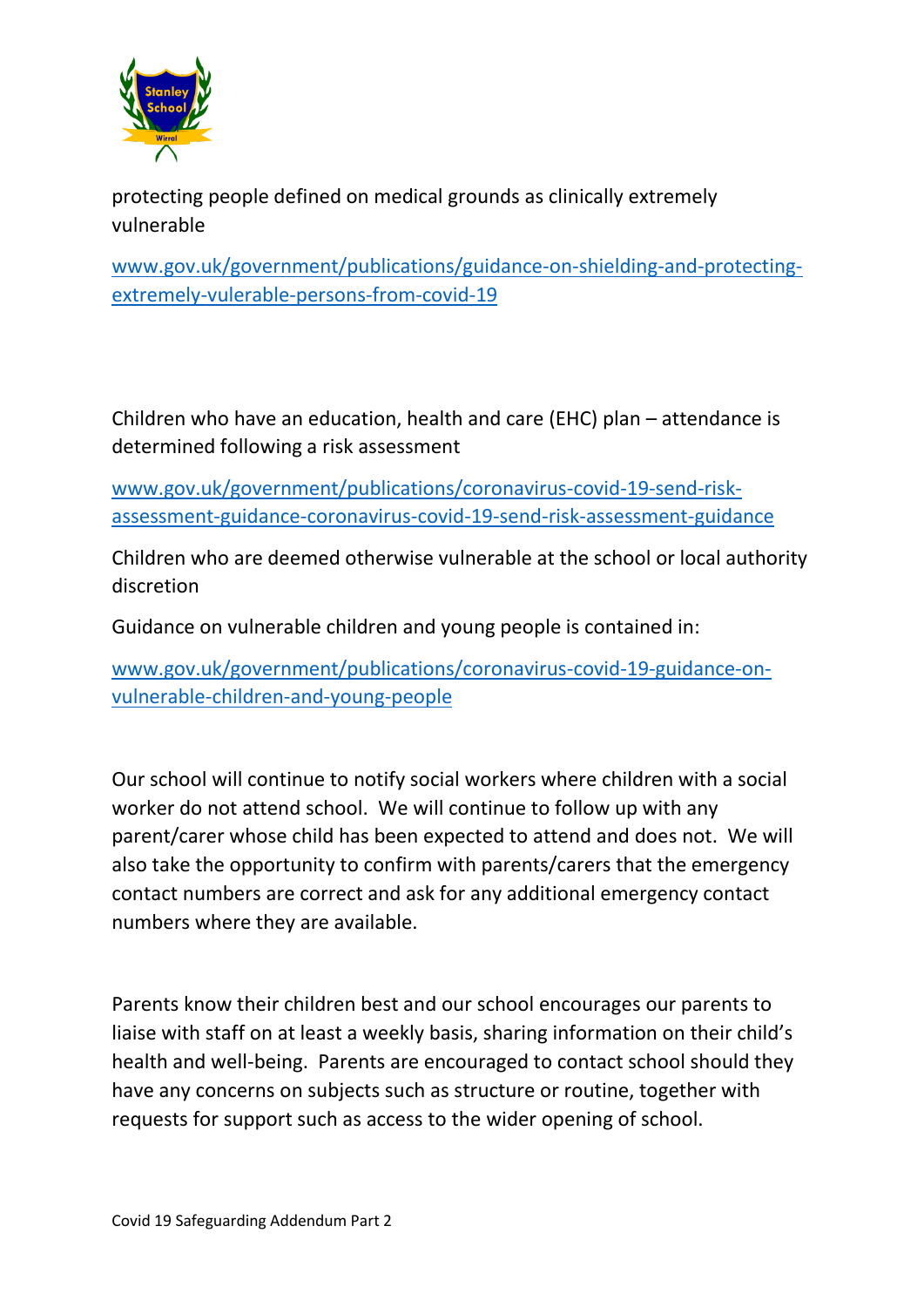

Attendance of pupils will continue to be monitored; this is particularly important in respect of vulnerable children. Our school will resume taking the attendance register from 1 June 2020 and will continue to complete the online Educational Setting Status form which gives the Department for Education daily updates on how many children and staff are attending.

[https://www.gov.uk/government/publications/coronavirus-covid-19](https://www.gov.uk/government/publications/coronavirus-covid-19-attendance-recording-for-educational-setting) [attendance-recording-for-educational-setting](https://www.gov.uk/government/publications/coronavirus-covid-19-attendance-recording-for-educational-setting)

Parents and carers will not be penalised if their child does not attend school.

## **Identification of Vulnerable Children**

Vulnerable children for the purposes of continued attendance during the coronavirus outbreak are those across all year groups who:

Are assessed as being in need under Section 17 of the Children Act 1989, including children who have a child in need plan, a child protection plan or are a looked-after child

Have an education, health and care (EHC) plan and it is determined following a risk assessment that their needs can be safely or more safely met in the educational environment

[www.gov.uk/government/publications/coronavirus-covid-19-send-risk](http://www.gov.uk/government/publications/coronavirus-covid-19-send-risk-assessment-guidance-coronavirus-covid-19-send-risk-assessment-guidance)[assessment-guidance-coronavirus-covid-19-send-risk-assessment-guidance](http://www.gov.uk/government/publications/coronavirus-covid-19-send-risk-assessment-guidance-coronavirus-covid-19-send-risk-assessment-guidance)

Have been assessed as otherwise vulnerable by educational providers, CAMHS or local authorities (including children's social care services), and who could therefore benefit from continued attendance. This might include children and young people on the edge of receiving support from children's social care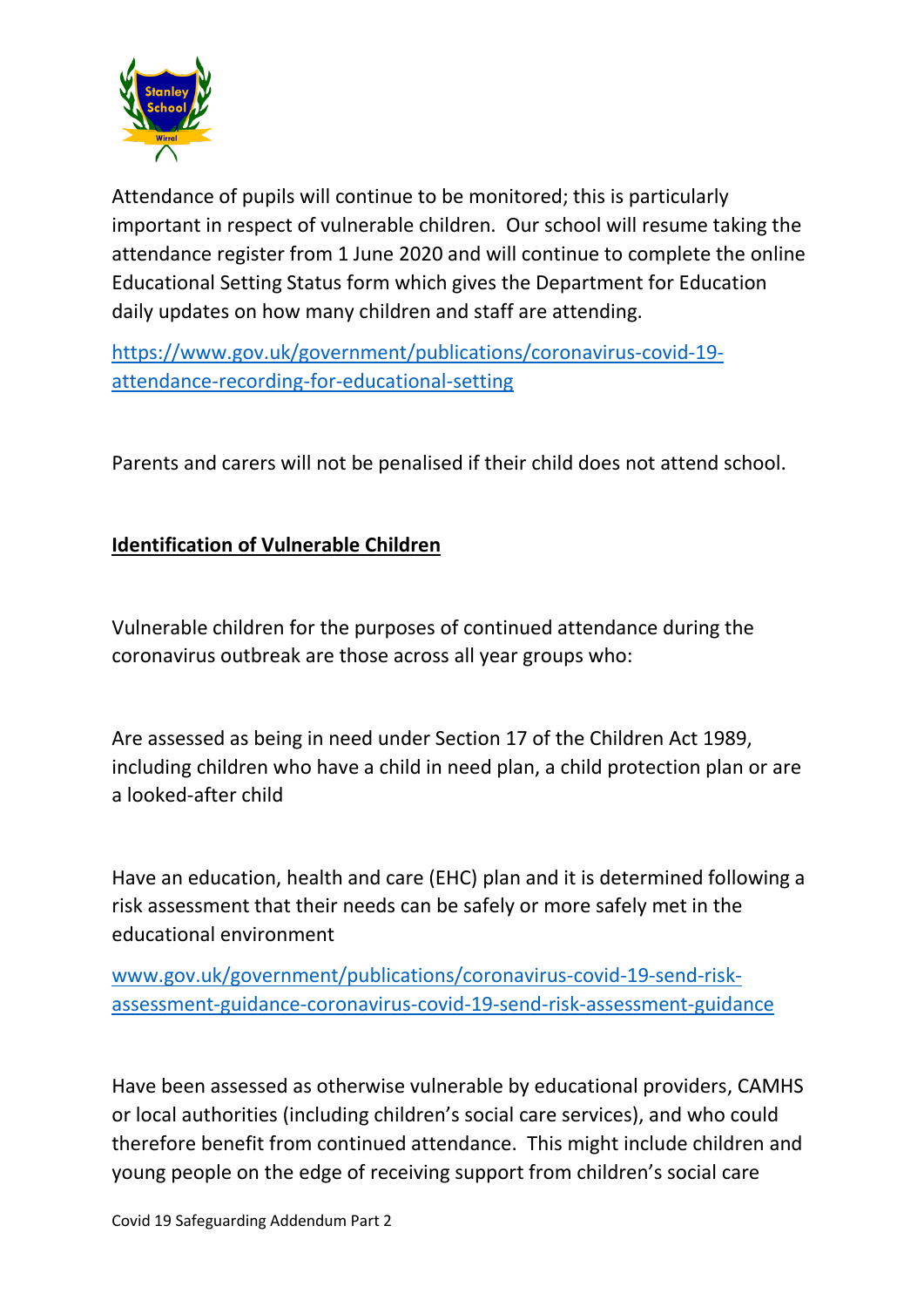

services, adopted children, those at risk of becoming NEET, those living in temporary accommodation, those who are young carers and others at the provider and local authority's discretion.

[www.gov.uk/government/publications/coronavirus-covid-19-guidance-on](http://www.gov.uk/government/publications/coronavirus-covid-19-guidance-on-vulnerable-children-and-young-people)[vulnerable-children-and-young-people](http://www.gov.uk/government/publications/coronavirus-covid-19-guidance-on-vulnerable-children-and-young-people)

## **Role of the Designated Safeguarding Lead (DSL)**

All schools will have a trained DSL (or deputy) available on site. In exceptional circumstances this may not be possible, for example working from home, and where this is the case we will make contact with a trained DSL or deputy from our school via phone or online video. Where the trained DSL or deputy is not on site, in addition to making contact via phone or online video, a senior leader will take responsibility for co-ordinating safeguarding on site. This might include updating and managing access to child protection files, liaising with the offsite DSL or deputy, and as required liaising with children's social workers where they require access to children in need and/or to carry out statutory assessments at school.

In cases where the DSL and deputy are expected to be off-site all staff will be advised by a member of the Senior Management Team of who to contact in case of safeguarding matters, together with the contact details.

The DSL or deputy will provide support to all teachers and support staff to ensure that contact is maintained with children (their families) who are not yet returning to school. Where possible staff should try and speak directly to help identify any concerns. Staff are encouraged to make calls from school, where possible, using school phones or devices. Where staff use personal mobile phones to make calls, they should withhold their personal number.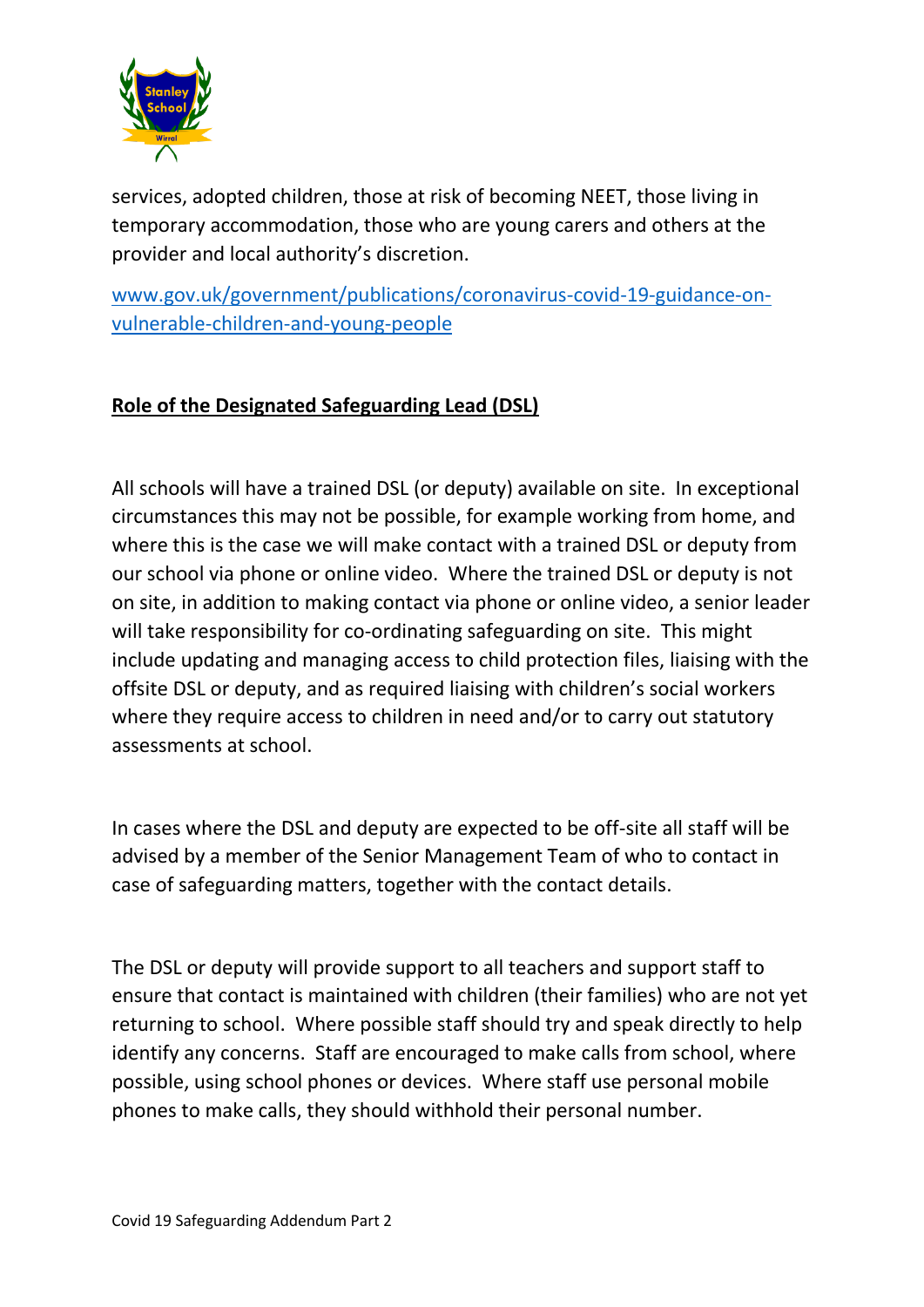

A DSL or deputy may find it difficult to access refresher training throughout the period of time necessitating coronavirus measures and therefore their training stands until it is practically possible to access refresher training, however the DSL and deputy are still responsible for reasonable keeping up to date with safeguarding developments via safeguarding partners, newsletters and professional advice groups.

Each school will face unique challenges as they welcome back more children. The DSL or deputy should consider the challenges in a child protection context and reflect them in policies and procedures where relevant.

The DSL or deputy should lead on ensuring that schools are updated on any relevant safeguarding and welfare information. Systems will be put into place to ensure that parents and carers are able to share any changes in pupil's welfare, health and well- being upon their return to school.

The DSL will continue to work with and support children's social workers, the local authority virtual school head for looked-after and previously looked-after children and any other relevant safeguarding and welfare partners.

## **Advice for attending safeguarding meetings and local working arrangements**

Our school is following the advice published by Wirral Safeguarding Children Partnership (WSCP) covering attendance at statutory meetings and visits to children's homes. Where possible audio/video conferencing is used instead of face to face attendance at meetings and visits to pupil's homes are actively discouraged. Where safeguarding concerns exist for new or existing cases these will be discussed with the Local Authority.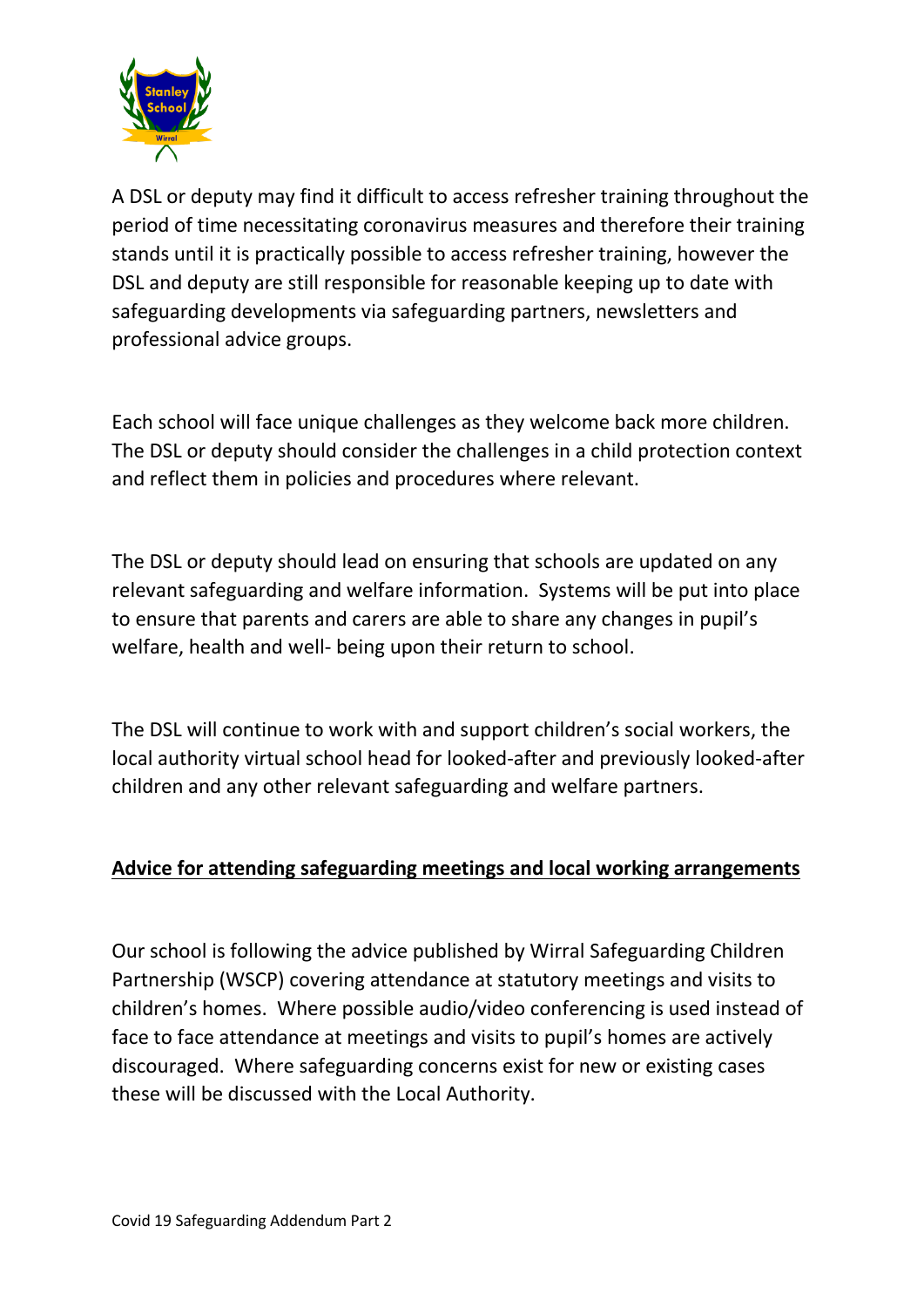

The school will be acting in accordance with local working arrangements advice published here:

<https://www.wirralsafeguarding.co.uk/working-arrangemens-during-covid-19/>

#### **Allegations or concerns about staff**

With such different arrangements in place children could be at greater risk of abuse from staff or volunteers. We remind all staff to maintain the view that 'it could happen here' and to immediately report any concern, no matter how small, to the Acting Headteacher or in the case of a concern about the Acting Headteacher, the Chair of Governors.

We have confirmed that the arrangements to contact the LADO at the local authority are:

Anne King Local Authority Designated Officer for Allegations (LADO)

0151 666 4442 [anneking1@wirral.gov.uk](mailto:anneking1@wirral.gov.uk) or

Kerry Williams [kerrywilliams@wirral.gov.uk](mailto:kerrywilliams@wirral.gov.uk)

The LADO process remains unchanged, with the duty upon the Acting Headteacher or Chair of Governors to report any allegations within 24 hours.

## **Staff training and safeguarding induction**

All existing staff will have already had safeguarding training and induction together with having read and understood Part 1 and Appendix A Keeping Children Safe in Education 2019. Staff will be encouraged to re-read these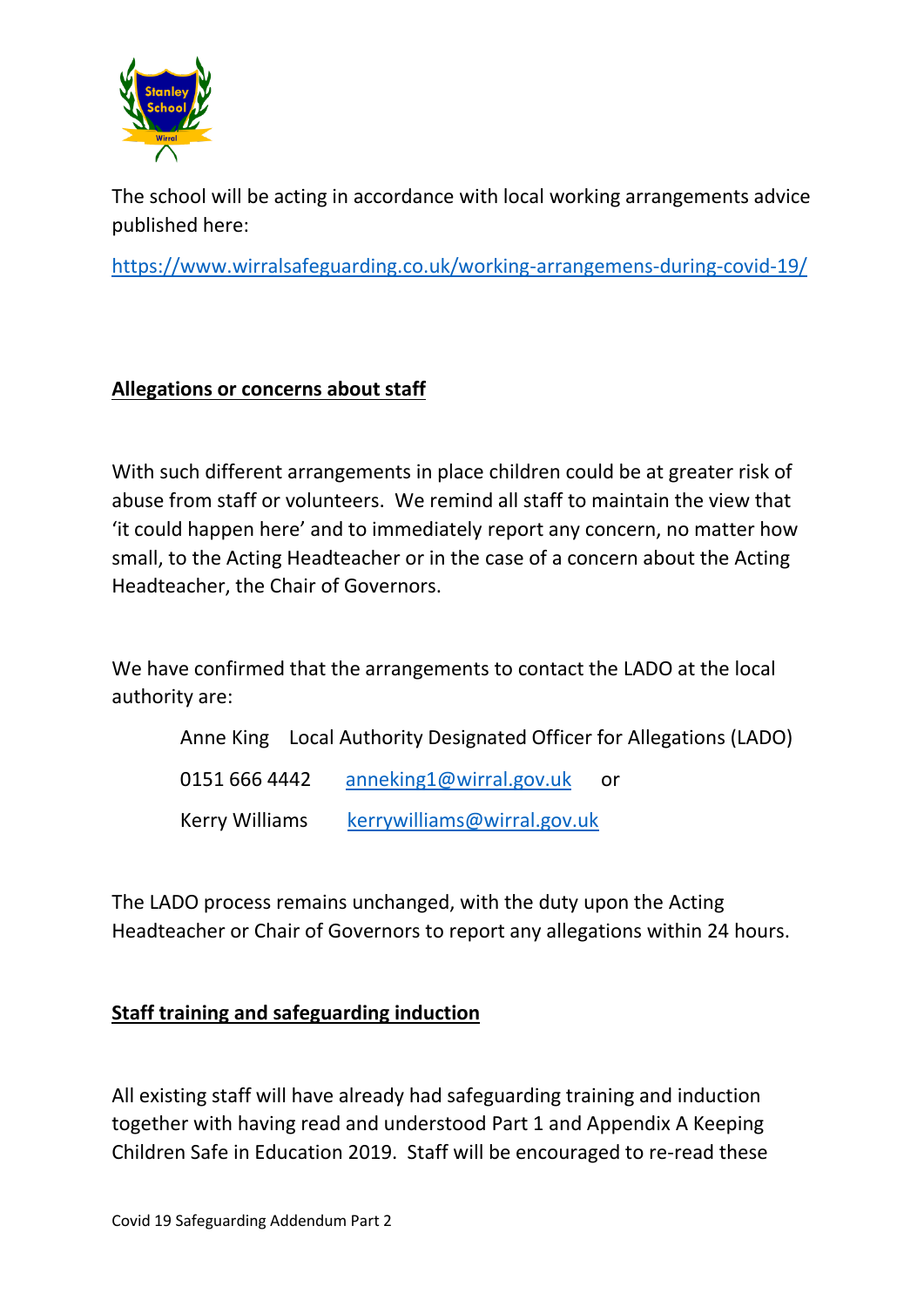

together with the school's safeguarding policy and any Addendum's, prior to pupil's wider return to school.

All new staff and/or volunteers must undergo safeguarding training and induction together with reading Keeping Children Safe in Education 2019 Part 1 and Appendix A, prior to commencement of working with children in school.

## **Mental Health**

Negative experiences and distressing life events such as the current coronavirus circumstances can affect the mental health of children and their parents. Staff should ensure that appropriate support is put in place for any children or families exhibiting any signs of distress. All staff who are working with children who are continuing to work from home will also note any signs of increased distress, including when setting expectations of children's' work, making arrangements for mental health support as and when necessary.

## **On-line safety**

As more and more children return to school it will be important that schools continue to provide a safe online environment for those who remain at home. Schools will continue to ensure that appropriate filters and monitoring systems are in place to protect children when they are online using the school 's systems. All staff who interact with children, including online, will continue to look out for signs that a child may be at risk. Any concerns should be dealt with in accordance with the child protection policy through the DSL and where appropriate referrals should continue to be made to children's social care and as required the police. Staff will also be in regular contact with parents and carers. Those communications should continue to be used to reinforce the importance of children being safe online together with available support mechanisms, should problems be encountered.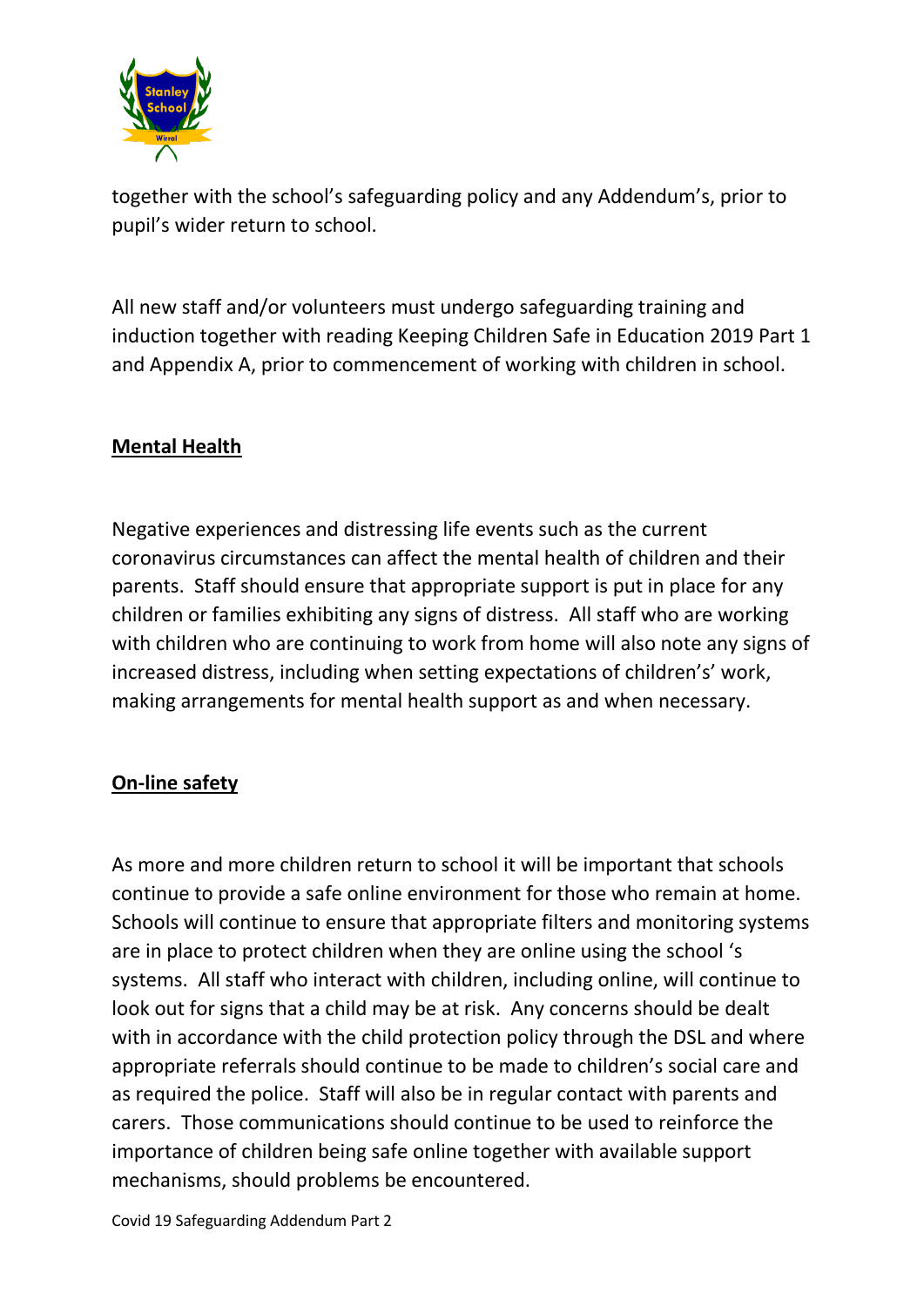

Support for parents and carers to keep their children safe online includes:

- [Thinkuknow](http://www.thinkuknow.co.uk/) provides advice from the National Crime Agency (NCA) on staying safe online
- [Parent](https://parentinfo.org/) info is a collaboration between Parentzone and the NCA providing support and guidance for parents from leading experts and organisations
- [Childnet](https://www.childnet.com/parents-and-carers/parent-and-carer-toolkit) offers a toolkit to support parents and carers of children of any age to start discussions about their online life, to set boundaries around online behaviour and technology use, and to find out where to get more help and support
- [Internet](https://www.internetmatters.org/?gclid=EAIaIQobChMIktuA5LWK2wIVRYXVCh2afg2aEAAYASAAEgIJ5vD_BwE) Matters provides age-specific online safety checklists, guides on how to set parental controls on a range of devices, and a host of practical tips to help children get the most out of their digital world
- London Grid for [Learning](http://www.lgfl.net/online-safety/) has support for parents and carers to keep their children safe online, including tips to keep primary aged children safe online
- [Net-aware](https://www.net-aware.org.uk/) has support for parents and carers from the NSPCC and O2, including a guide to social networks, apps and games
- Let's Talk [About](https://www.ltai.info/staying-safe-online/) It has advice for parents and carers to keep children safe from online radicalisation
- UK Safer [Internet](https://www.saferinternet.org.uk/advice-centre/parents-and-carers) Centre has tips, advice, guides and other resources to help keep children safe online, including parental controls offered by home internet providers and safety tools on social networks and other online services

Government has also provided:

- support for parents and carers to keep [children](https://www.gov.uk/government/publications/coronavirus-covid-19-keeping-children-safe-online/coronavirus-covid-19-support-for-parents-and-carers-to-keep-children-safe-online) safe from online harms, includes advice about specific harms such as online child sexual abuse, sexting, and cyberbullying
- [support](https://www.gov.uk/guidance/covid-19-staying-safe-online) to stay safe online includes security and privacy settings, blocking unsuitable content, and parental controls

# **Action to be taken if someone develops symptoms of coronavirus (COVID-19) on the school site**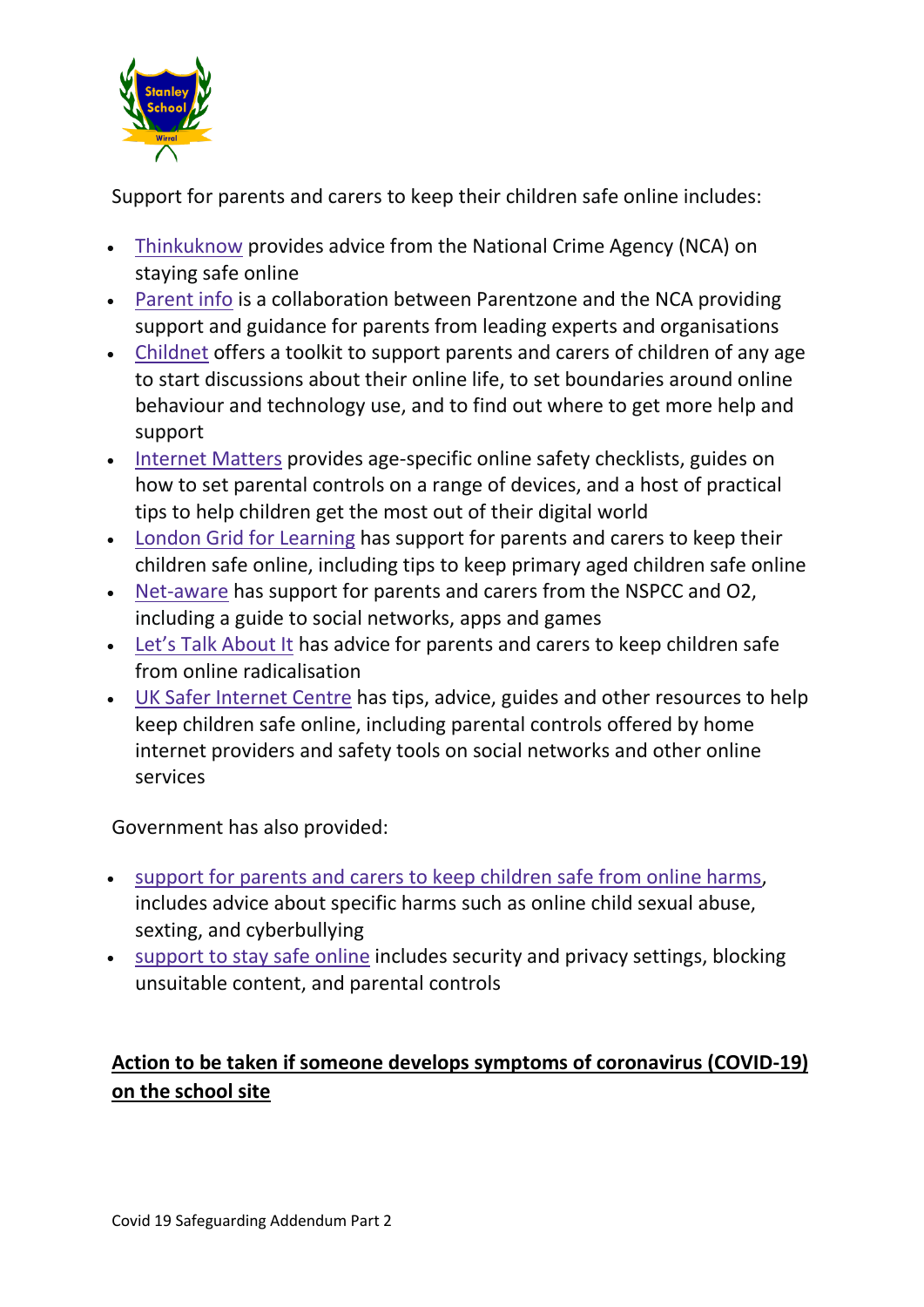

If anyone becomes unwell with a new, continuous cough or high temperature in an education setting they should be sent home and advised to follow the staying at home guidance:

[https://www.gov.uk/government/publications/covid-19-stay-at-home](https://www.gov.uk/government/publications/covid-19-stay-at-home-guidance/stay-at-home-guidance-for-people-with-confirmed-or-possible-coronavirus-covid-19-infection)[guidance/stay-at-home-guidance-for-people-with-confirmed-or-possible](https://www.gov.uk/government/publications/covid-19-stay-at-home-guidance/stay-at-home-guidance-for-people-with-confirmed-or-possible-coronavirus-covid-19-infection)[coronavirus-covid-19-infection](https://www.gov.uk/government/publications/covid-19-stay-at-home-guidance/stay-at-home-guidance-for-people-with-confirmed-or-possible-coronavirus-covid-19-infection)

If a child is awaiting collection, they should be moved, if possible and if appropriate, to a room where they can be isolated behind a closed door. Our staff are mindful of individual children's needs – for example it would not be appropriate for younger children or children with additional medical needs to be left alone without supervision. Ideally, a window should be open for ventilation. If it is not possible to isolate them, move them to an area which is at least 2 metres away from other people.

If they need to go to the bathroom while waiting to be collected, they should use a separate bathroom if possible. The bathroom should be cleaned and disinfected using standard cleaning products before being used by anyone else.

Clinical advice will be sought through the school nursing team, which are available on site, and where necessary they will seek further advice and support through the NHS via 111 or online through [https://111.nhs.uk](https://111.nhs.uk/) . In an emergency the school nursing team will call 999, if the patient is seriously ill, injured or there is risk to life. Parents will be advised not to visit the GP, pharmacy, urgent care centre or hospital with their child.

If a member of staff has helped someone who has been taken unwell with a new, continuous cough or a high temperature, they do not need to go home unless they develop symptoms themselves. They should wash their hands thoroughly for 20 seconds after any contact with someone who is unwell.